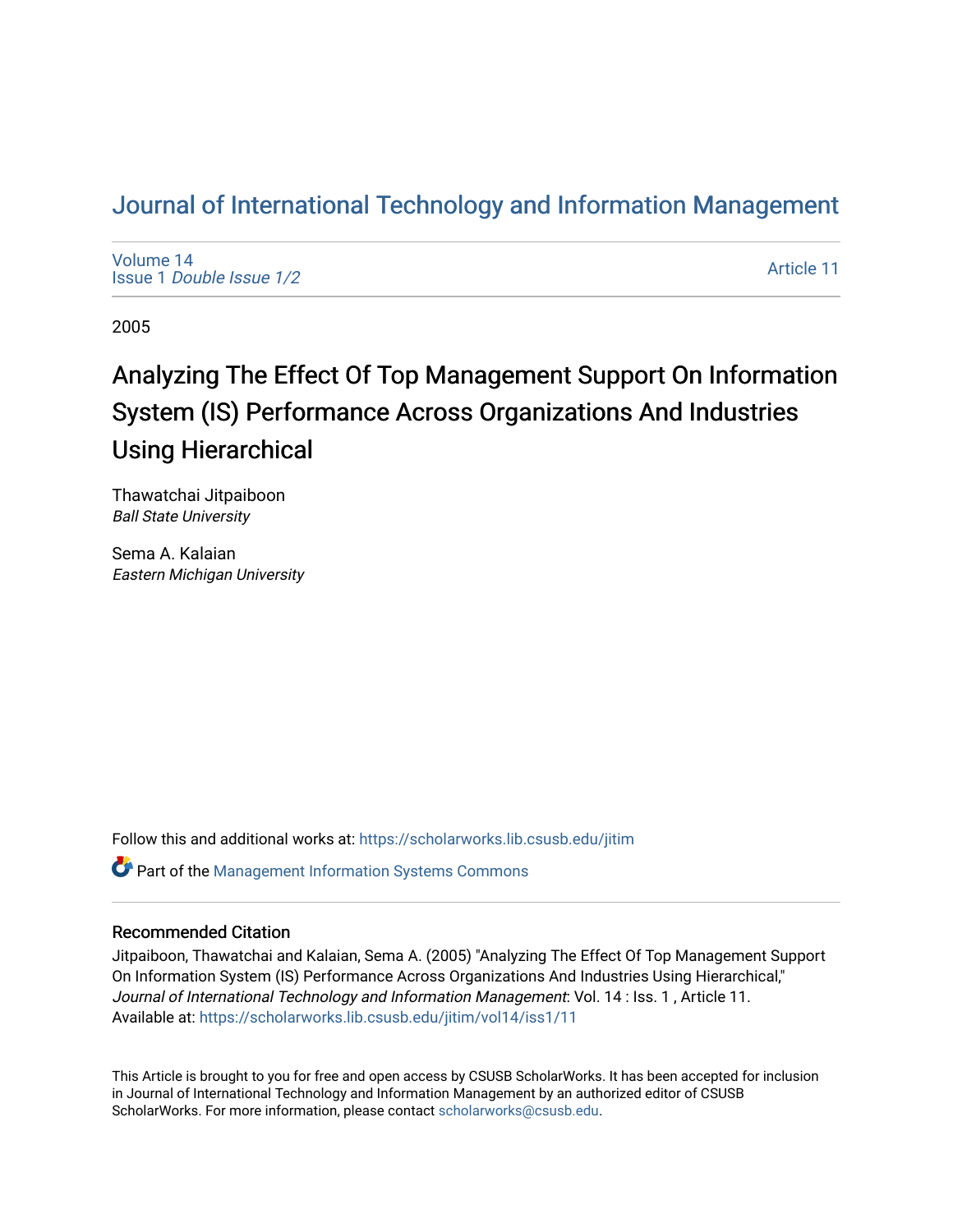# **Analyzing The Effect Of Top Management Support On Information System (IS) Performance Across Organizations And Industries Using Hierarchical Linear Modeling**

**Thawatchai Jitpaiboon Ball State University** 

**Sema A. Kalaian Eastern Michigan University** 

# **ABSTRACT**

*Top management support has long been conceivable as an important factor for the success of IS projects. Due to the hierarchical nature of an organization, a cross-level interaction can occur among nested levels. Thus, using inappropriate statistical analysis can cause misleading results and lost of information. This study provides two contributions to the IS research. First, Hierarchical Linear Modeling (HLM) was used to explain the cross-level interaction between organizational level and industry level. Second, unlike other studies focusing on an organizational level, this study considers top management support at the industry level and examines the mediating role of top management support between the two levels.* 

# **INTRODUCTION**

Over the last decade, the industrial society has reached its pinnacle and an information society – dubbed the information age*,* in which the economy is strengthened by technology innovation and deployment of information, has advanced rapidly. In this information age, the strategic resource is information that drives the creation of wealth and creativity (McGee & Prusak, 1993). Information systems (IS) have been used to create many strategic advantages for organizations including reduced cost, improved quality, increased productivity, sustained financial performance, realized new business opportunities, improved decision making processes, and enhanced internal and external integration through better communication (Small et al., 1995; Thompson, 1967; Doll & Torkzadeh, 1998). To sustain strategic IS advantages, top management (e.g., manager, CIO and CEO) is the leading position in determining the business value of IS investment (Nelson and Cooprider, 1996). Wu et al. (2003) studied a coherent model for positioning the various virtual organizing strategies toward market negotiation, co-operation, cooperation, co-ordination and collaboration and claimed that the top management of an enterprise is a key role to achieve a competitive advantage in an intense information environment. Top management support can be defined as the degree to which top management understands the importance of the IS function and is personally involved in IS activities (Thompson, 1967). The success of IS implementation rests upon top management's readiness to provide full support for a project team once the project has been committed. In IS literature, top management support has been identified as a key positive factor, influencing the success of many IS projects (e.g., IS performance, successful IS planning, and increased IS effectiveness) (King et al., 1989; Thompson, 1967; Raghunathan & Raghunathan, 1988; Seliem et al., 2003).

Although previous studies regarding the impact of top management support on IS performance have been well grounded in IS literature, the focus was on single organizational level effects (Froster, 1978; Raghunathan & Raghunathan, 1988; Cash et al., 1992; Tu, Raghunathan, and Raghunathan, 1999). The application of multilevel analysis or cross-level interactions within IS studies is sparse. The main reason for this omission is that traditional statistical methods and tools have had limited capability to analyze cross-level interactions. Therefore, the current study adds two significant contributions to the IS research stream. First, it studies the effect of top management support on IS performance at both industry and organizational level rather than at only organizational level. Second, it examines the cross-level interaction between organizational factors (*user support, IS budget*) and industry factors (*industrial sectors, top management support*) using *Hierarchical linear modeling* (HLM).

In this study, IS organizations were considered to be the first level (lower) units and industrial sectors were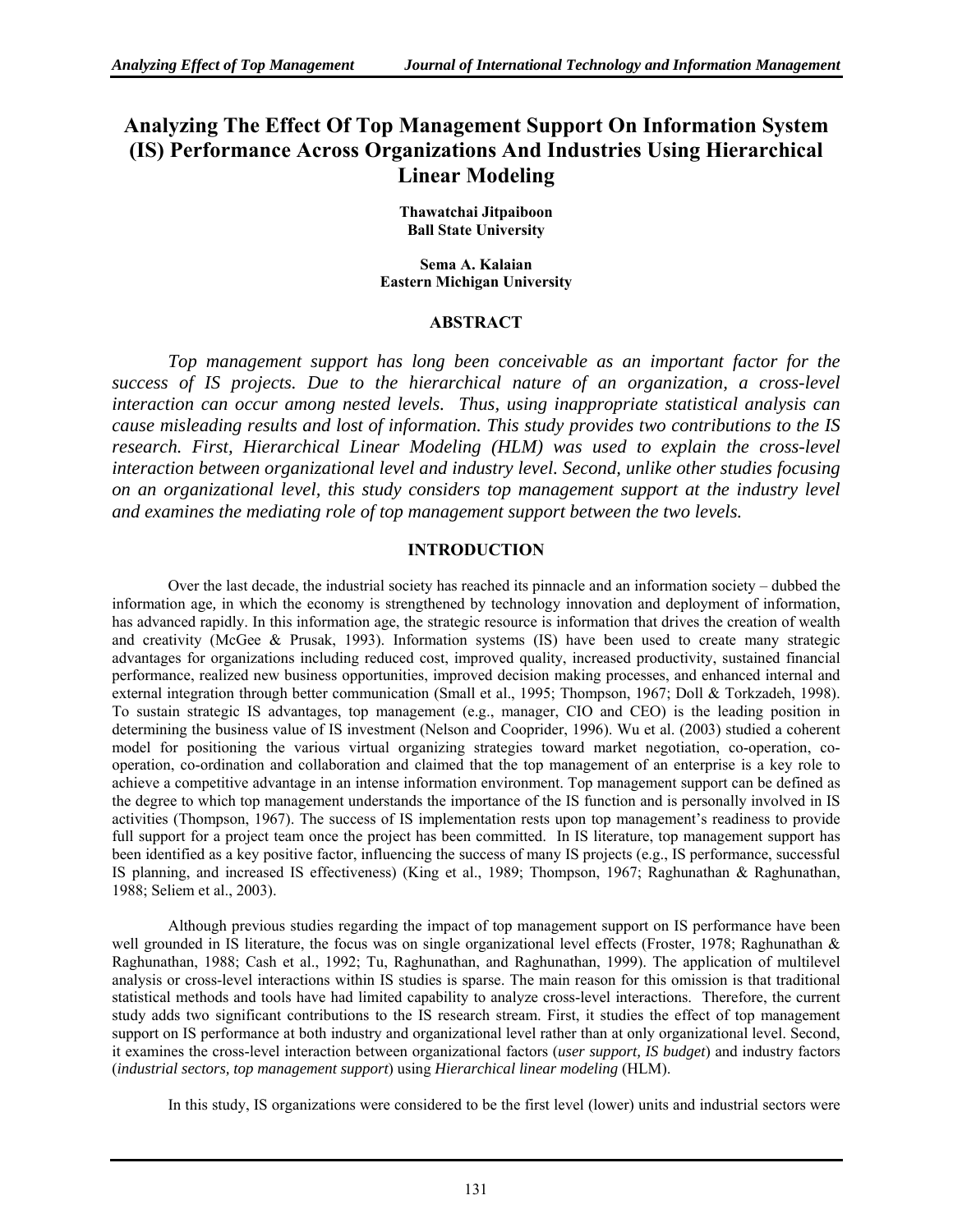considered to be the second level (higher) units. Empirical data were taken from a large-scale survey of IS executives. The next section reviews statistical methods of HLM. The following sections describe variables, their related hypotheses and model development. The final section discusses results and implications.

# **HLM Rational**

HLM is a statistical approach, which conveys an important structural feature of data that promises a wide variety of applications including studies of growth, organizational effects and research synthesis (Raudenbush  $\&$ Bryk, 2002). In HLM, organizations are inherently hierarchical in nature. For example, individuals are nested in work groups, work groups are nested in departments, departments are nested in organizations, and organizations are nested in environments (Hofmann and Gavin, 1998). Basically, at least two levels of units exist in HLM methodology. Lower level units (level-1) (e.g., workers or students) are nested within higher- level units (level-2) (e.g., industries or organizations or schools). Within HLM models, different set of predictors are used to model at different levels (Kreft et al., 1995). There are two primary advantages of HLM over regular statistical approaches such as ANOVA, MANOVA, and linear regressions. First, HLM explicitly recognizes that individuals within the same group or organization may be more similar to one another than individuals in different groups or organizations. Since people within the same group or organization possess unique shared characteristics or traits compared to other groups, they might react similarly to specific actions or parameters. Therefore, they are not independent of each other. If we analyze data coming from multiple groups of people using traditional statistical methods, the result might be misleading because the data do not meet the assumption of independence of observations.

Second, HLM allows one to partition the outcome's total variance into lower-level and higher-level variances simultaneously, while maintaining appropriate level of analysis for the independent variables. Therefore, one can model both individual and group level variance in individual outcomes while utilizing individual predictors at the individual level and group predictors at the group level. With HLM, one can simultaneously investigate relationships within a particular hierarchical level as well as relationships between or across hierarchical levels. Therefore, HLM preserves lower-level unit variance, higher-level unit variance, and cross-level unit variance of which largely cannot be accomplished by regular statistics.

#### **HLM in an IS context**

 Multilevel or HLM models are becoming increasingly popular in medicine, health, psychology, education, and social and behavioral sciences disciplines to analyze hierarchically nested data. In organizational studies, researchers might investigate how workplace characteristics (e.g., centralization of decision making) influence worker productivity (Raudenbush and Bryk, 2002). However, HLM applications and cross-level interactions are very limited in IS research. This study uses two-level HLM to study the interaction effects between organizational factors (level-1) and industrial factors (level-2). Thus, in this study, IS organizations are considered level-1 units, which are modeled by level-1 variables (e.g., IS performances, user support, and IS budget). Industrial sectors are considered level-2 units, which can be modeled by level-2 variables (e.g., industrial sectors, top management support). IS performance (dependent variable) was used to represent the organizational performance. HLM presented in this study can be conceptualized as being two levels. Each HLM level can be formally represented by its own sub-model. These sub-models express relationships among variables within a given level, and specify how variables at one level influence relationship occurring at another (cross-level interaction).

# **VARIABLES AND HYPOTHESES**

The data used in this study were taken from "Information Systems and Organizational Strategy: Linkages and Key Issues" survey conducted by Raghunathan & Raghunathan (1999). Interested readers can review further details of this survey in Tu, Raghunathan, & Raghunathan (1999) and Raghunathan & Raghunathan (1999).

# **Organizational Variables**

*IS Performance* represents an organizational performance relating to IS activities, IS implementation and IS investment. In any IS organization. An *annual sale* can be used as one of the IS performance indicators (Byrd & Marshall, 1997).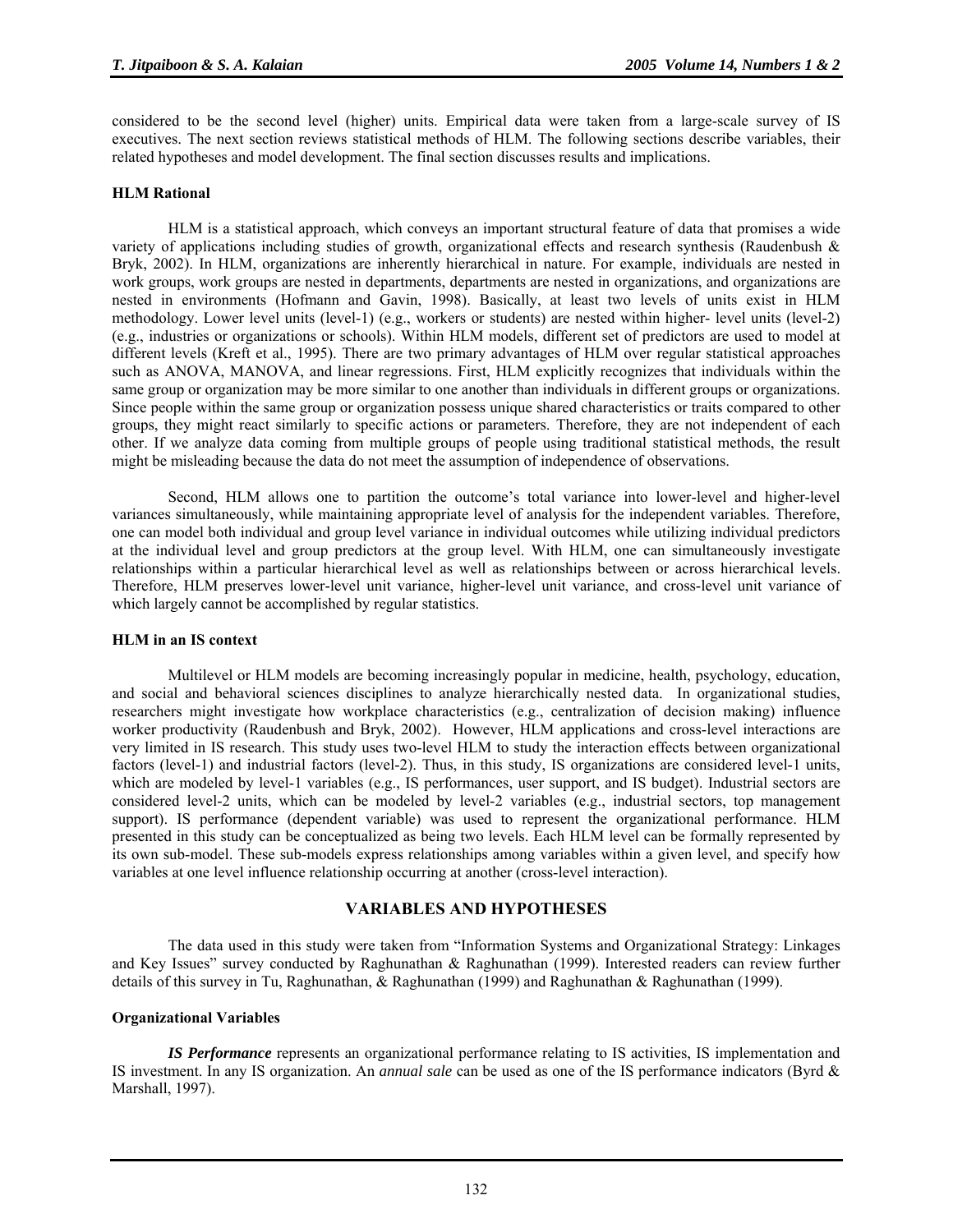*User support* is the extent to which the IS department provides training and develops cordial working relationships with end-users. While IS-user coordination has always been encouraged in the IS literature (Cash et al., 1992), the coordination between IS and users can play a key role in enhancing organizational performance. Venkatraman (2004) purported that web-services are a set of new technologies that promise a computing user support to a whole new level. Web-services let organizations bridge communication gaps among users' information systems and enable organizations to seamlessly connect their partners and suppliers. Nelson and Cooprider (1996) empirically verified that a good working relationship between IS department and other organizational groups can have major contribution to increasing IS performance. It is therefore hypothesized that

# *H1: the higher the level of user support, the higher the level of IS organizational performance.*

*IS Budget* is defined as all capital set-aside by the organization for any IS activity. IS activities are considered capital-intensive in nature. In order to implement information systems effectively, an allocation of adequate organizational resources is required, whether in the form of personnel, managerial time, or physical facilities. Empirical evidence shows that the percentage of the IS budget spent on IS staff training and the percentage of the IS budget spent on IS staff are significantly related to the total sales in IS organizations (Bryk & Raudenbush, 1992). It is therefore hypothesized that

*H2: the higher the level of the IS Budget, the higher the level of IS organizational performance.* 

#### **Industrial Variables**

*Industrial sector* is a nominal scale variable with 0 and 1 value. One represents manufacturing organizations and zero represents the other types of organizations such as service, government, and etc.

*Top management support* is defined as the degree to which top management understands the importance of the IS function and are personally involved in IS activities. The IS planning literature has consistently emphasized the importance of top management support for the success of any organizational activity (Froster, 1978; Raghunathan & Raghunathan, 1988). Cash et al. (1992) pointed out that the distance between top management and IS should be short in order for a company to successfully implement IS projects. A supportive managerial attitude would provide IS executives with an environment in which their work will be recognized and appreciated, and therefore, is likely to motivate them to achieve higher performance (Tu, Raghunathan, and Raghunathan, 1999). The following are the hypotheses related to industrial variable (level-2) indicators.

*H3: The average of organizational performance is significantly different across industries.* 

*H4: The effect of user support on organizational performance is significantly different across industrial sectors.* 

*H5: The effect of IS budget on organizational performance is significantly different across industrial sectors.* 

*H6: Top management support has a positive impact on the relationship between user support and organizational performance.* 

*H7: Top management support has a positive impact on the relationship between the IS budget and organizational performance.*

# **METHODOLOGY**

Methods used to develop valid and reliable measures of the variables are described initially. Next, survey methods and sample characteristics are specified. Finally, methods for testing hypotheses using Hierarchical Linear Modeling (HLM) are introduced.

# **An Operational Definition of Constructs**

After a theoretical domain of constructs was identified, formal conversion of the construct definitions into measurable scales was undertaken. This task ensured that both researchers and targeted respondents perceived the same meaning of each item. In addition to defining content domain, a panel of experts and potential respondents can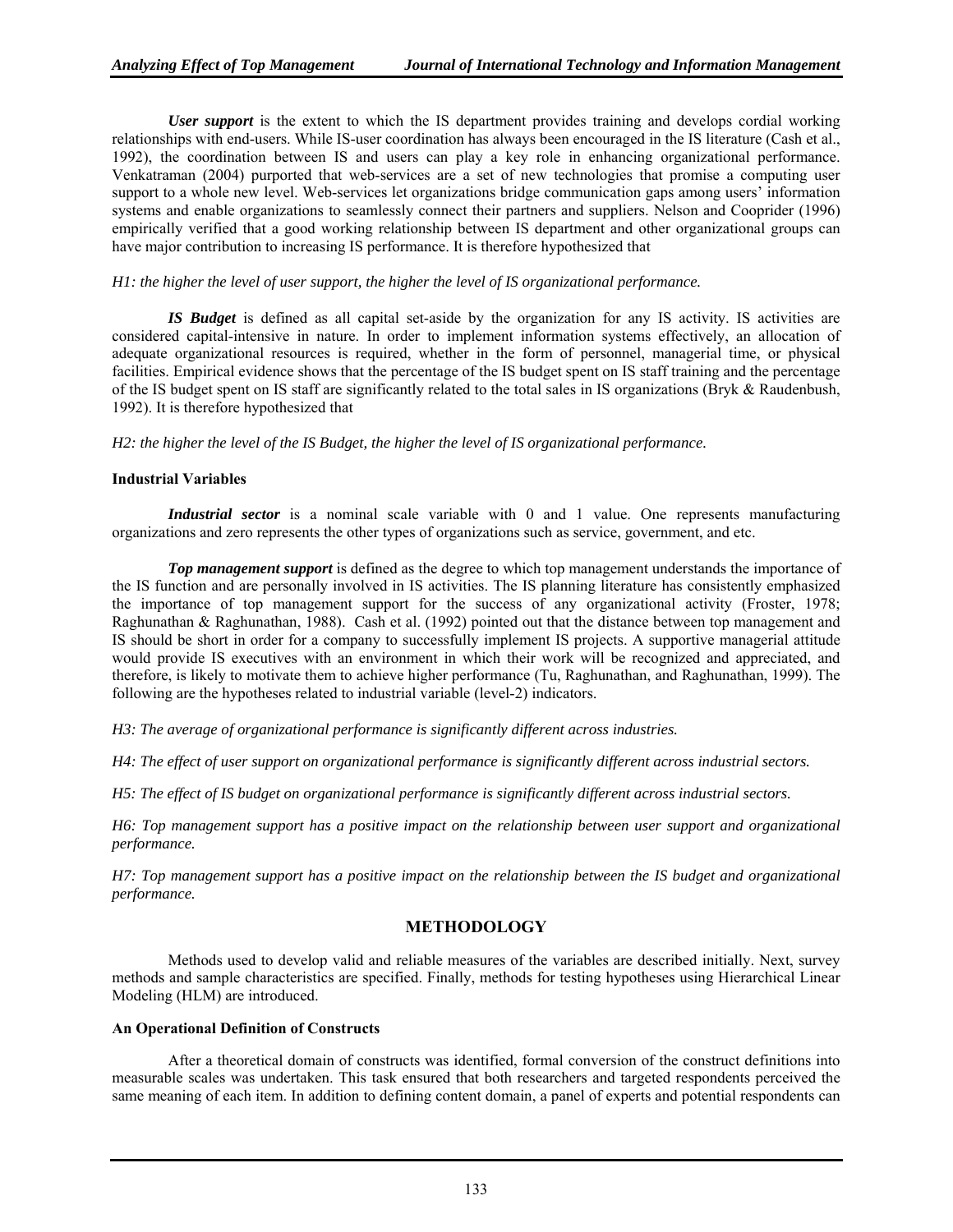offer much insight into potential problems and means to alleviate those problems resulting from ambiguous or poorly defined scale operationalizations (Churchill, 1979). This process was performed repeatedly until agreement among participants in the panel had been reached.

#### **Item Generation and Pilot Test**

The scales were developed based on existing theory and an extensive literature review. Content validity is enhanced when steps are taken to ensure that the domain of the construct is covered (Churchill, 1979). A literature review provided a definition for the construct and helped to identify an initial list of items.

# **Large-Scale Study**

Success in a large-scale empirical study depends on the quality of respondents. For this study, respondents should have detailed knowledge in more than one functional area plus in-depth understanding of IS activities. To achieve these goals and to obtain an acceptable response rate, a self-administered questionnaire was mailed to 800 information systems executives who were chosen at random from a list of 3,000 senior IS executives. IS executives were chosen because they were considered to be the most appropriate individuals within an organization to respond to the questions. There were 237 responses of which 231 were completed and usable for the data analysis. The response rate of 29.6% was considered acceptable. Tables 1 and 2 provide an overview of the general characteristic of the sample. The respondents were asked to mark the range of their answer applicable for their organization. The unmarked questions are reflected in OTHERS category. Table 1 shows the number of responses based on business category (Tu, Raghunathan, and Raghunathan, 1999). The data is skewed in favor of manufacturing and finance/insurance firms. A majority of the respondents are in manufacturing (37%) and finance/insurance (23%); however, the number of respondents is balanced between manufacturing sectors (40%) (e.g., manufacturing, mining/construction/agriculture, and petroleum) and service sectors (50%) (e.g., business services, finance/insurance, government, medicine/law/education, public utility, transportation, and wholesale/retail) and 10% did not provide the information. Table 2 shows the sample distribution of company annual sales. The results show that the distribution is well spread out to both upper and lower bound. The results from both tables show no sign of response bias.

| <b>Business Category</b>        | <b>Number</b> |
|---------------------------------|---------------|
| <b>Business Services</b>        |               |
| Finance/Insurance               | 52            |
| Government                      | 3             |
| Manufacturing                   | 86            |
| Medicine/Law/Education          | 10            |
| Mining/Construction/Agriculture | 3             |
| Petroleum                       | 5             |
| Public Utility                  | 12            |
| Transportation                  | 10            |
| Wholesale/Retail                | 22            |
| Others                          | 21            |
| Total                           | 231           |

**Table 1: Number of Companies in Sample by Type.** 

| <b>Sales</b>     | <b>Number of Respondents</b> | <b>Percentage of Respondents</b> |
|------------------|------------------------------|----------------------------------|
| Less than 100 M  |                              | 22                               |
| 100 to $<$ 250 M | 33                           | 14                               |
| 250 to $<500$ M  |                              |                                  |
| 500 to <1000 M   |                              | 19                               |
| 1000 M and Above |                              | 25                               |
| <b>Others</b>    | 22                           | H.                               |
| Total            |                              | 100                              |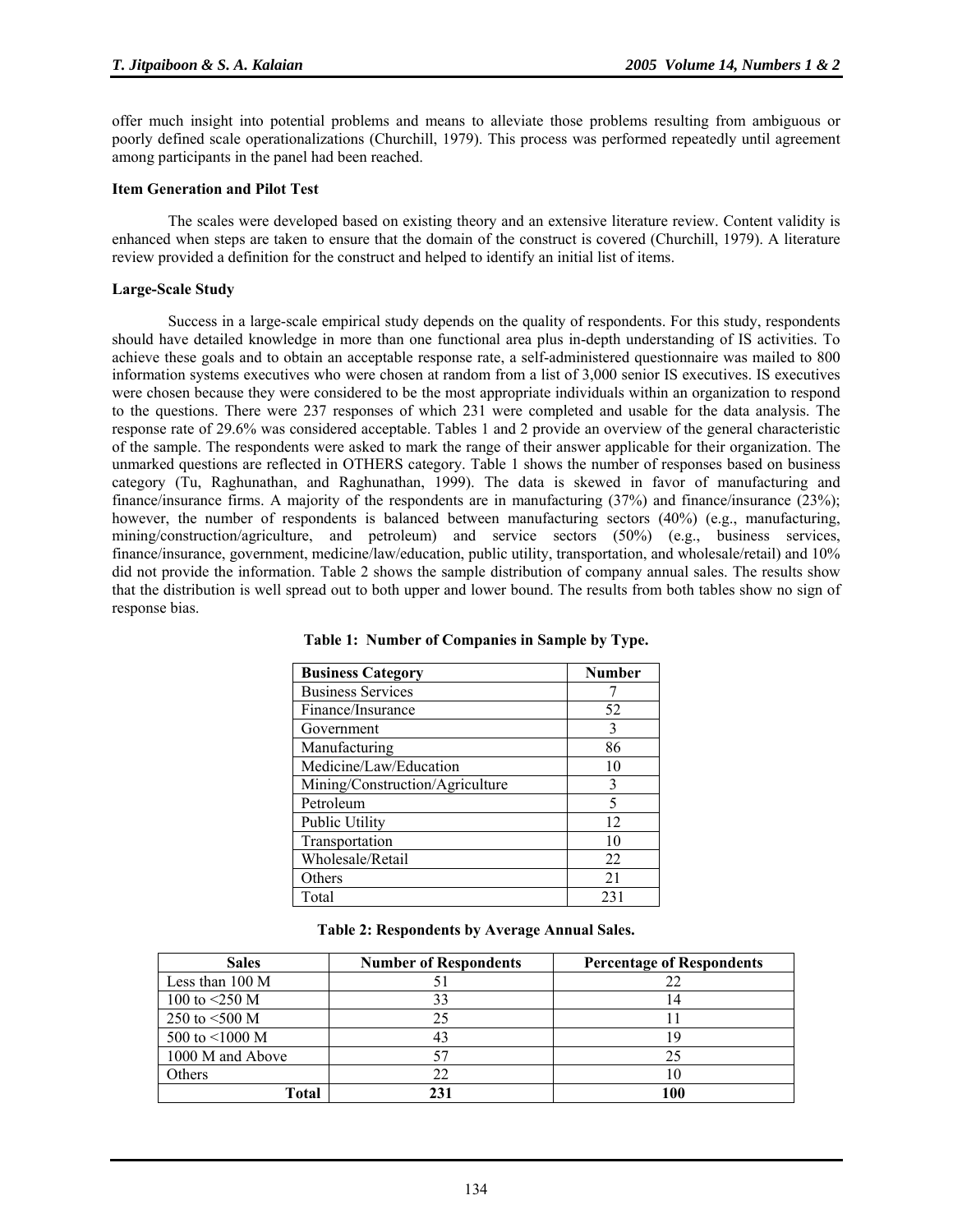#### **Measures**

The concept of IS performance was measured using a composite scale of operational and financial performances. Operational performance was measured using multiple items on a 5-point Likert scale. Financial performance was measured by annual sales. The concept of top management support was operationally measured by 7 items. The concept of IS user support was operationally measured by 3 items. The IS budget variable was operationally measured by 1 categorical item ranging from 1-9 based on the corresponding amount of IS budget in million dollars. The industrial sector variable was operationally measured using major business categories. The score was rated 0 or 1, where 1 represents a manufacturing category and 0 represents a service category.

# **DATA ANALYSIS**

# **Missing Data**

Missing data can have a profound effect on the quality of the data analysis. The impact of missing data is detrimental not only through its potential "hidden" biases of the results but also in its practical impact on the sample size available for analysis. In this study, after randomly checking the pattern of missing data from one observed variable against the others, no pattern of relationship was found among missing values of observed variables and therefore, the data can be used for further statistical analysis with no specific remedial action.

#### **Checks for Statistical Assumptions**

The two most important statistical methods exercised in this study deal with multilevel structured data. Since these methods deal with multivariate data, before the data are analyzed, multivariate normality assumption should be tested and specific remedial actions should be performed if the assumption is not met. Because multivariate normality is difficult to test, it is recommended that univariate normality among variables be initially tested. In this study, normal probability plot, skewness, and kurtosis were utilized to assess univariate normality. No nonnormality pattern was found in this data. Therefore, the results suggest no serious departure from multivariate normality, and excessive kurtosis and skewness.

#### **Empirical Assessment of Validity And Reliability Of Measurement**

The validity of a measurement concerns the "truth" of the measurement. The validity of a measurement procedure is the degree to which the measurement process measures the variable it claims to measure. The reliability of a measurement procedure is the stability or consistency of the measurement. If the same individuals are measured under the same conditions, a reliable measurement procedure will produce identical measurements. As per the guidelines of Bagozzi (1980) and Bagozzi and Phillips (1982), the important properties for measurement to be reliable and valid include content validity, internal consistency of operationalization (unidimensionality and reliability), and construct validity (discriminant and convergent).

# **Content Validity**

The content validity of measurement refers to the representativeness of item content domain. If the measures adequately cover the topics that have been defined as the relevant dimensions, then it can be concluded that an instrument has good content validity (Kerlinger, 1978). The evaluation of content validity is a rational judgmental process not open to numerical justification. Nunnally (1978) stated "*content validity rests mainly on appeals to reason regarding the adequacy with which important content has been sampled and on the adequacy with which the content has been cast in the form of test items*." An instrument has content validity if there is a general agreement among the subjects and researchers that the measurement items that cover all-important aspects of the variable being measured.

In this study, content validity can be assessed by two important processes. First, a comprehensive review of the literature was conducted to make sure that measurement items were well covered the domain of the variable being measured (Nunnally, 1978). Second, to make sure whether the identified constructs and the items measuring them adequately covered factors under the domain, an operational example of instrument was given to a panel from the employment setting. Then a panel independently assessed the items for a performance test. The recommendation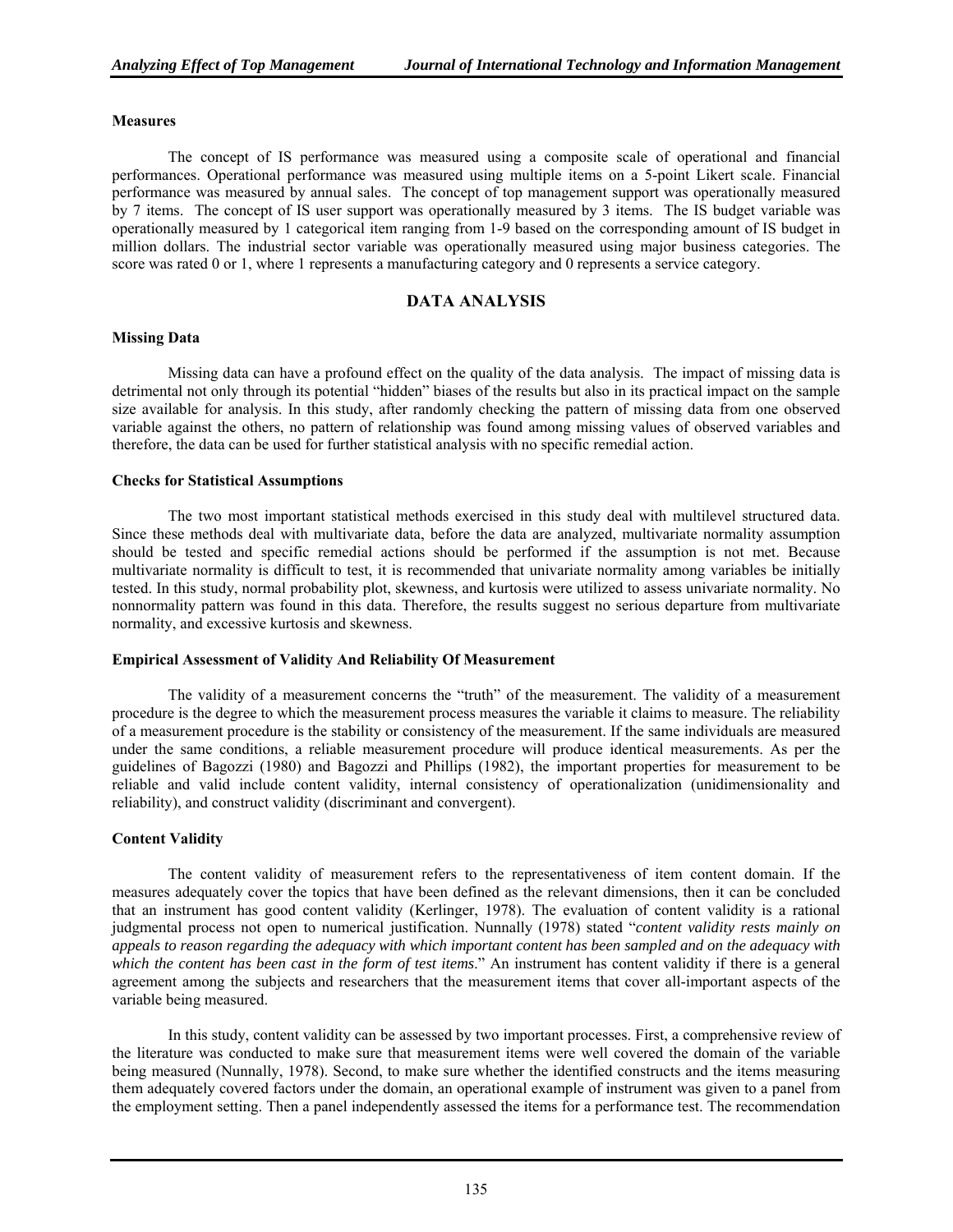and suggestion from the panel were used to improve or "fine tune" the content validity of the measurement. Then the measurement was used in the large scale survey.

# **Construct Validity**

Construct validity is defined as the extent to which the test measures a theoretical construct. The construct validity of a measure is demonstrated by validating the theory behind the instrument. The construct validity can be assessed using item-total correlations and factor analysis.

Item-total correlations have been used extensively for the development of unidimensional scales. Item-total correlation refers to a correlation of an item or indicator with the composite score of all the items or indicator with the composite score of all the items forming the same set. Item-total correlations less than 0.5 are usually candidates for elimination in further analysis. If all the items in a measure are drawn from the domain of a single construct, responses to those items should be highly intercorrelated (Churchill, 1979). Table 3 shows the results of item-total correlations for IS performance, top management support, and IS user support. The item-total correlations range from 0.5100 to 0.7448 for IS performance, from 0.6685 to 0.8378 for top management support, and from 0.8705 to 0.8865 for IS user support. Thus, relatively high item-total correlations could be obtained from the analysis of a scale defined by the items for each construct. There was no candidate for elimination for all constructs and therefore all items were included and used for further analysis.

| Item           | Item-total correlation | Item | Item-total correlation | Item | Item-total correlation |  |
|----------------|------------------------|------|------------------------|------|------------------------|--|
| IS Performance |                        |      | Top Management Support |      | IS User Support        |  |
| 11             | 0.6551                 | П1   | .8309                  | III1 | .8865                  |  |
| 12             | 0.6992                 | II2  | .6909                  | III2 | .8365                  |  |
| 13             | 0.7448                 | II3  | .8261                  | III3 | .8705                  |  |
| I4             | 0.6674                 | II4  | .6685                  |      |                        |  |
| I5             | 0.7337                 | II5  | .8378                  |      |                        |  |
| 16             | 0.5100                 | П6   | .7481                  |      |                        |  |
|                |                        | II7  | .7241                  |      |                        |  |

**Table 3: Corrected Item-Total Correlations (CITC).** 

Factor analysis can be used to extract the confounding structure of hypothesized constructs, which subsequently can be used to test the relationships. In this study, factor analysis with varimax rotation was conducted including all 15 items that measured the three constructs. Table 4 shows the results from factor analysis with varimax rotation for the three constructs. All items show factor loading more than 0.6. Thus, three factors can be extracted. These three factors explained 61.7% of the total variances. The results show high factor loadings on each construct and no cross loading was found, thus confirming statistical significance of construct validity.

|  | Table 4: Confirmatory Factor Analysis. |  |  |
|--|----------------------------------------|--|--|
|--|----------------------------------------|--|--|

| Item            | <b>IS Performance</b> | <b>Top Management Support</b> | <b>IS User Support</b> |
|-----------------|-----------------------|-------------------------------|------------------------|
| 11              | .727                  |                               |                        |
| 12              | .795                  |                               |                        |
| 13              | .801                  |                               |                        |
| I4              | .758                  |                               |                        |
| 15              | .809                  |                               |                        |
| II1             |                       | .833                          |                        |
| II2             |                       | .661                          |                        |
| II <sub>3</sub> |                       | .801                          |                        |
| II4             |                       | .649                          |                        |
| II <sub>5</sub> |                       | .826                          |                        |
| II6             |                       | .743                          |                        |
| II7             |                       | .689                          |                        |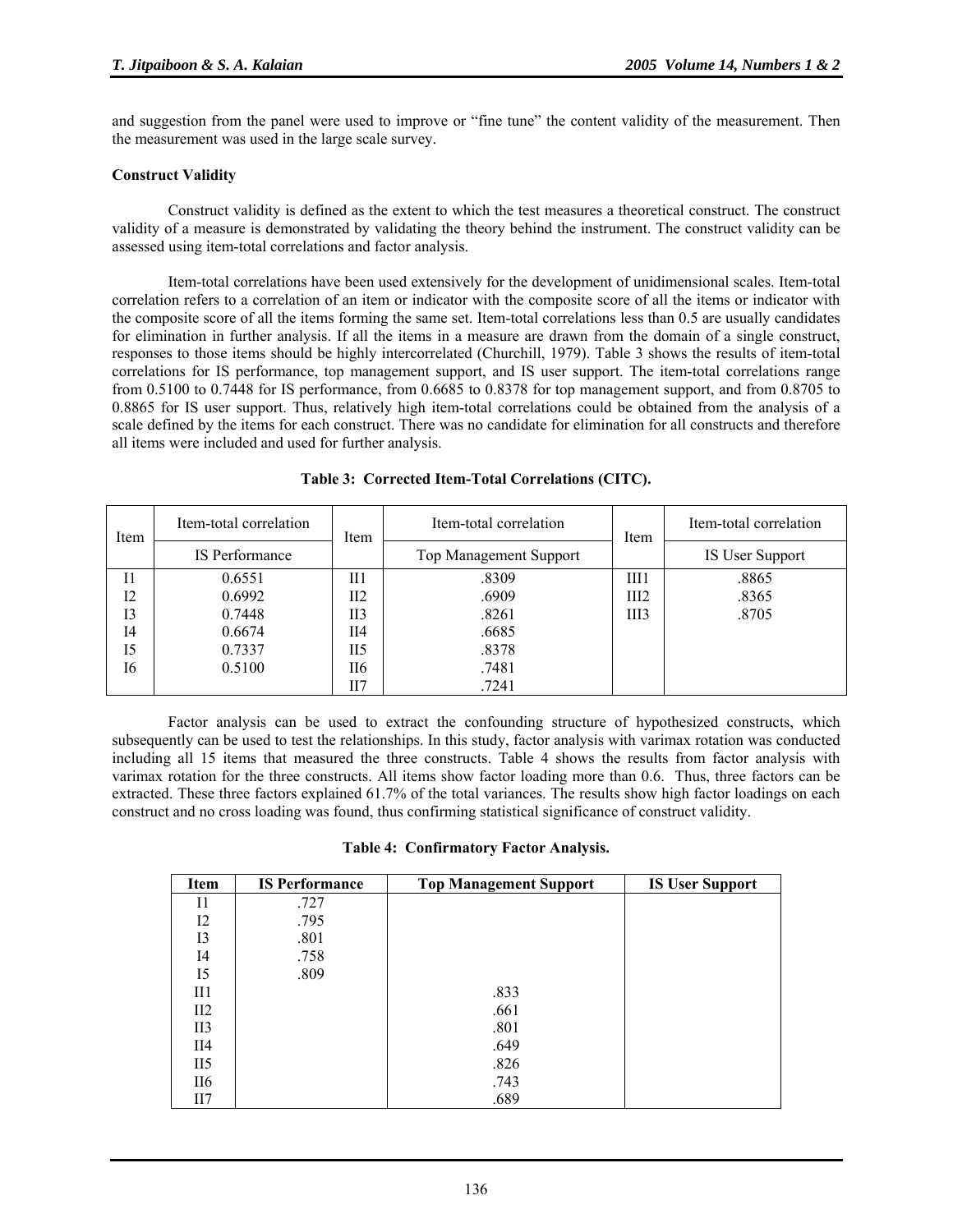| <b>TTT 1</b><br><b>TTT</b> |  | .864            |
|----------------------------|--|-----------------|
| <b>TTTA</b><br>1114        |  | $H = 0$<br>.110 |
| TTT<br>111J                |  | 022<br>.844     |

#### **Reliability Of Construct Measurement**

Using Cronbach's alpha to assess the reliability only proves that the items under the scale have equal reliabilities (Nunnally, 1978). Table 5 reports the reliability values for each of the variables. The reliability values based on Cronbach's alpha were all above the recommended minimum value of 0.7 (Nunnally, 1978).

| Variables                     | <b>Number of Items</b> | <b>Reliability</b> |
|-------------------------------|------------------------|--------------------|
| IS Performance                |                        | 0.8603             |
| <b>Top Management Support</b> |                        | 0.8790             |
| IS User Support               |                        | 0.8311             |

#### **HLM MODELS**

One of the primary advantages of hierarchical linear models is that they allow one to simultaneously investigate relationships within a particular hierarchical level as well as relationships between or across hierarchical levels. In HLM with two levels, each level is represented by its own regression equations. Two HLM models derive the results and conclusions of this study. First is the "One-Way Analysis of Variance" or "Unconditional" model where no predictor is specified at both levels. The unconditional model is used to provide proof that hierarchical linear models exist in the research data. Second is the "Slopes-as-Outcomes" or "Conditional" model where industrial predictors are added to further explain the level-2 variance. For explanatory purposes, all level-1 indicators are centered on a group mean (group-mean centering) and all level-2 indicators except sector are centered on a grand mean (grand-mean centering).

#### **One-Way Analysis Of Variance (Unconditional Model)**

The first condition specifies systematic within and between group variance in IS performance. This condition is used to partition the total variance into within and between group variances. The variance between groups should turn out significant in order to test the hypothesis  $3(u_{0i})$ . Consequently, if the result is not significant, there is no need to test hypothesis 4 to 7. The following equations can be used:

Level-1: IS Performance<sub>ij</sub> = 
$$
\beta_{0j} + r_{ij}
$$
 (1)

Level-2:  $\beta_{0i} = \gamma_{00} + u_{0i}$  (2)

Where: Variance  $(r_{ij}) = \sigma^2$  = within group variance

Variance  $(u_{0j}) = \tau_{00}$  = between group variance in IS performance  $\beta_{0i}$  = mean IS performance for group j  $\gamma_{00}$  = grand mean IS performance

An intra-class correlation (ICC), which is represented as the ratio of the between group variance to the total variance in IS performance, indicates the amount of total variation that is due to between industry variation.

$$
ICC = \rho = \tau_{00}/(\tau_{00} + \sigma^2)
$$
 (3)

#### **Slopes-As-Outcomes (Conditional)**

Organizational level model is: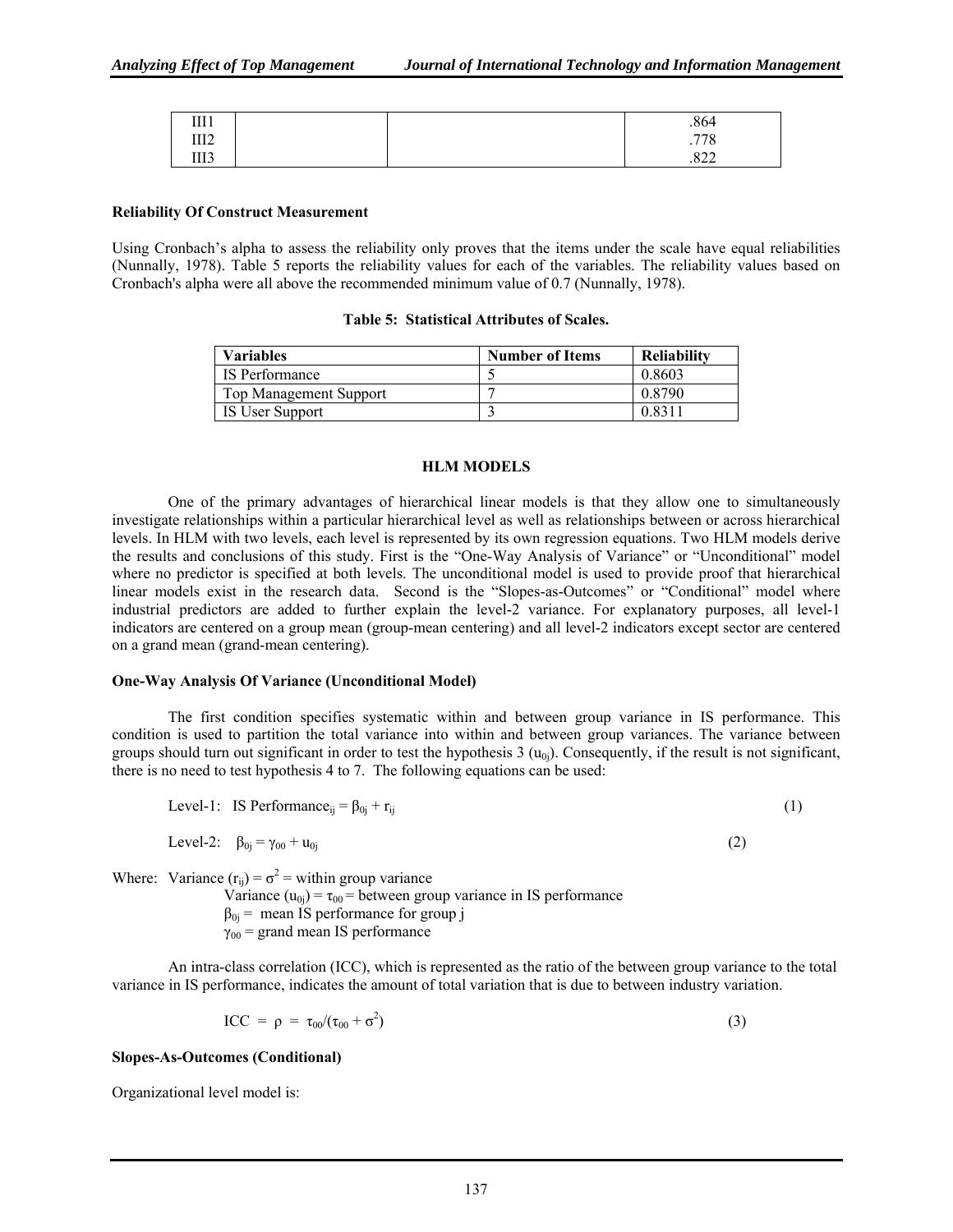$$
Y_{ij} = \beta_{0j} + \beta_{1j} X_{1ij} + \beta_{2j} X_{2ij} + r_{ij}
$$
 (1)

Where:  $Y_{ii}$  is the IS performance  $X_1$  is user support  $X_2$  is IS budget  $r_{ii}$  is the adjusted residual  $β<sub>0j</sub>$  and  $β<sub>ij</sub>$  are intercept and slopes estimated separately for each business category

Industrial level model is:

$$
\beta_{0j} = \gamma_{00} + \gamma_{01} W_{1j} + \gamma_{02} W_{2j} + u_{0j} \tag{2}
$$

$$
B_{1j} = \gamma_{10} + \gamma_{11} W_{1j} + \gamma_{12} W_{2j} + u_{1j}
$$
 (3)

$$
B_{2j} = \gamma_{20} + \gamma_{21} W_{1j} + \gamma_{22} W_{2j} + u_{2j}
$$
 (4)

Where:  $W_{1j}$  is the business sector  $W_{2i}$  is group mean of top management support  $u_{ii}$  are the level-2 residuals  $γ_{i0}$  and  $γ_{ij}$  are the intercepts and slopes relating to W<sub>ij</sub> in level-2

 $\rho = \tau_{00}/(\tau_{00} + \sigma^2)$ 

 $= 0.4254/(0.4254 + 3.6074)$ 

#### $= 0.11$

The results (Table 6) suggest that about 11% of the variance in IS performance is between industrial sectors. Therefore, *hypothesis 3* is supported. The average of organizational performance  $(u_{0j})$  is significantly different at < 0.0001 between industrial sectors. Based on these results, we can further examine the random coefficient regression model.

#### **RESULTS**

#### **One-Way Analysis Of Variance**

#### **Table 6: Unconditional Model Results.**

| <b>Fixed Effects</b>                  |                           | <b>Coefficient</b> | Std. E.    | p Value |
|---------------------------------------|---------------------------|--------------------|------------|---------|
| Average IS performance, $\gamma_{00}$ |                           | 8.5116             | 0.2476     | 0.000   |
| <b>Random Effects</b>                 | <b>Variance Component</b> | Df                 | $\gamma^2$ | p Value |
| Business sector mean, $u_{oi}$        | 0.4254                    | 10                 | 25.1006    | 0.005   |
| Level-1 effect, $r_{ii}$              | 3.6074                    |                    |            |         |

#### **Slopes-As-Outcomes**

Table 7 shows the interaction effects after adding more predictors for business sector's slopes. Both user support and IS budget were not significantly different across industries ( $\gamma_{11}$  and  $\gamma_{21}$ ). Therefore, hypotheses 4 and 5 were not supported. Top management support was found to be positively related to user support slope ( $\gamma_{12}$ ) at significantly level < 0.02. Therefore, hypothesis 6 was supported. However, top management support was significantly related to IS budget slope ( $\gamma_{22}$ ). Therefore, hypothesis 7 is not supported. The predicted equation for organizational performance can be represented in a combined HLM form: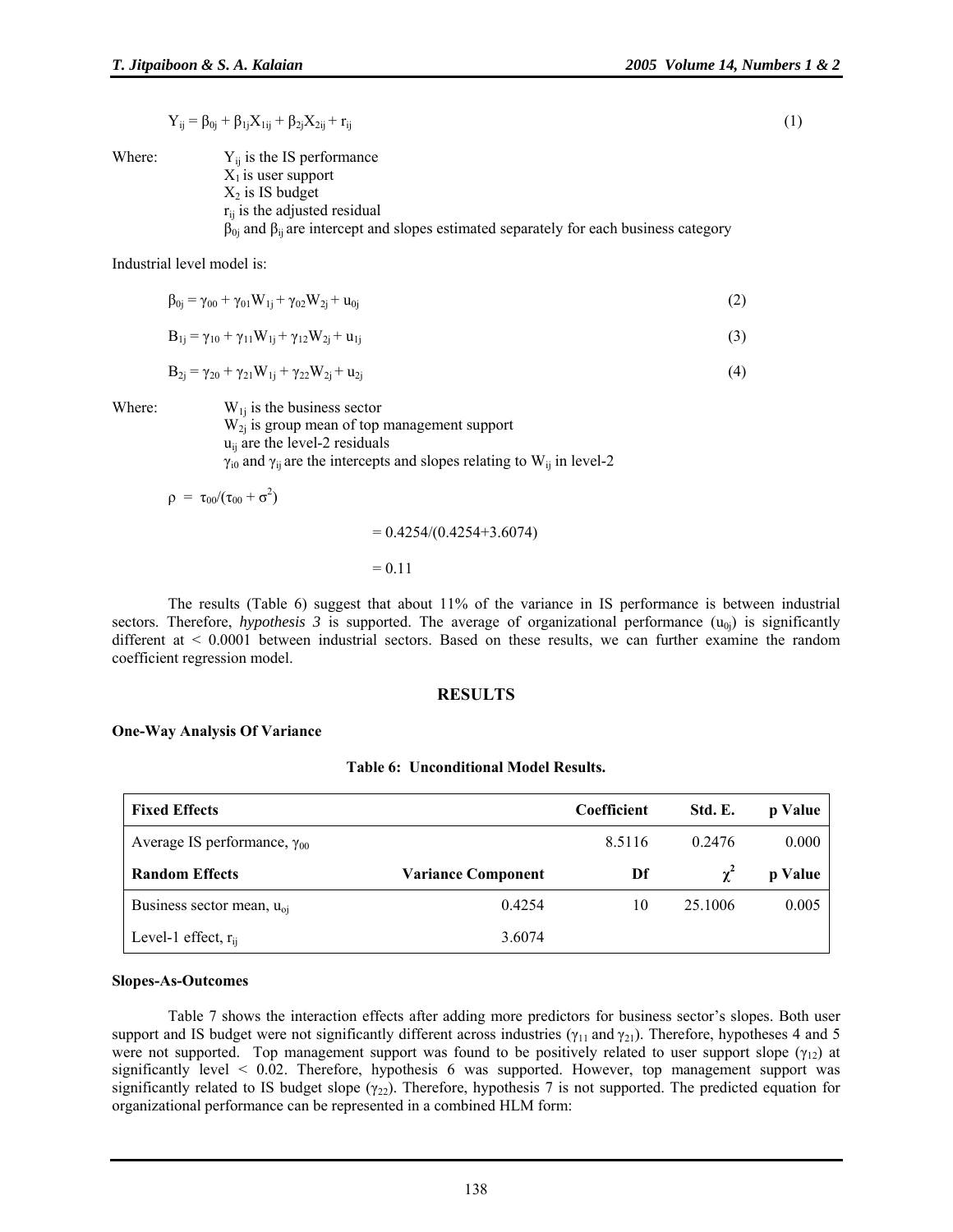IS performance<sub>ii</sub> =  $8.52 + 0.27$  (User support<sub>ii</sub>) + 0.46(IS budget<sub>ii</sub>) + 0.005(Top Management Support)(User support<sub>ii</sub>)

This combined model shows the moderating effect between user support and top management support.

| <b>Fixed Effect</b>                   | Coefficient | Se     | t Value | p Value |
|---------------------------------------|-------------|--------|---------|---------|
| Model for user support slope          |             |        |         |         |
| Intercept, $\gamma_{10}$              | 0.2559      | 0.2027 | 1.26    | 0.243   |
| Business sector, $\gamma_{11}$        | $-0.9974$   | 0.6346 | $-1.57$ | 0.154   |
| Top management support, $\gamma_{12}$ | 0.0080      | 0.0026 | 3.06    | 0.017   |
| Model for IS budget slope             |             |        |         |         |
| Intercept, $\gamma_{20}$              | 0.4889      | 0.1099 | 4.45    | 0.002   |
| Business sector, $\gamma_{21}$        | 0.0794      | 0.4117 | 0.19    | 0.852   |
| Top management support, $\gamma_{22}$ | $-0.0004$   | 0.0016 | $-0.24$ | 0.815   |

**Table 7: Conditional Model Results** 

 *Note – the results show only parameters related to hypotheses* 

#### **DISCUSSIONS AND CONCLUSION**

HLM methods as a multilevel analytical tool have been utilized in medical, health, and social and behavioral sciences where we have a nesting structure in the research design; however, the applications of these analytical methods are sparse in the IS literature. For example, Huttenlocher, Haight, Bryk, and Seltzer (1991) investigated how exposure to language in the home predicted the development of each child's vocabulary over time. Nye, Hedges, and Konstantopoulos (2000) reanalyzed data from the Tennessee class size experiment, which involved students nested within classrooms within schools. Raudenbush, Cheong, and Fotiu (1999) analyzed the U.S. National Assessment of Educational Progress, which involved students nested within schools within states. Hofmann and Garvin (1992) estimated growth curves for major-league baseball players and found different patterns of intra-individual performance.

The applications of HLM from other disciplines seem to show premise as a statistical tool for IS researchers studying interactions between IS organizations and the environment where contextual factors (e.g., culture, business sector, countries) play a major role in defining individual and group characteristics distinctively. While the nesting is a common factor in research settings, the nesting structure of the data is often ignored and inappropriate analysis tools are employed in IS literature. This study purports to fill this gap by taking the nesting structure into account and examining the interaction effect between organizational factors (e.g., IS budget and user support) and industry factors (industrial sectors and top management support). Similarly, a number of studies investigating a cross-level interaction between an organization and its environment using HLM can be found in other disciplines; for example, numerous theoretical discussions and empirical investigations have identified relationships between variables that reside at different levels such as the relationships between: organizational environmental factors and organizational structures (e.g., Aldrich and Pfeffer, 1976; Pfeffer and Salancik, 1978), organizational technologies and organizational structures (e.g., Comstock and Scott, 1977; Fry and Slocum, 1984; Thompson, 1967).

Focusing on the main effects, the results from this study show a confirmative direct relationship between organizational factors (User support, IS budget, Top management support) and performance found in previous studies (Cash et al., 1992; Byrd et al., 1997; Nelson and Cooprider, 1996; Foster, 1978; Raghunathan and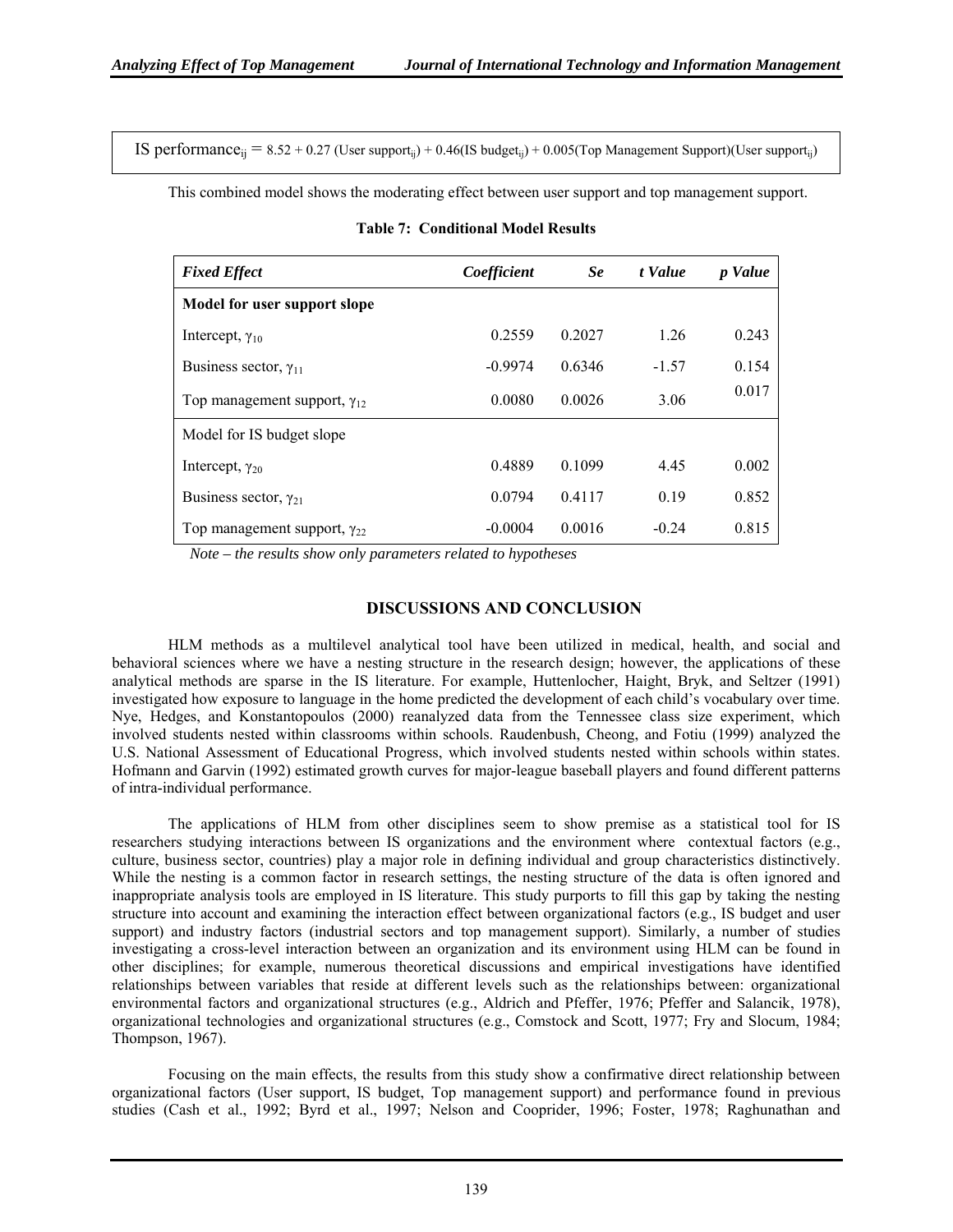Raghunathan, 1988; Tu, Raghunathan, and Raghunathan, 1999). For example, Nelson and Cooprider (1996) purported that a good working relationship of mutual trust, influence, and shared knowledge between the IS department and other organizational groups can have major contribution to increasing IS performance. Raghunathan and Raghunathan (1988) verified the importance of top management support as a critical ingredient in the success of IS planning. For managerial implications, a supportive managerial attitude and environmental nourishment would provide IS personnel with an encouraging environment in which they believe that their work will be recognized and appreciated. The HLM results also show that industrial sector variable was not significantly related to IS performance. For managers, this implies that IS activities are considered equally important across IS organizations regardless of the industry. IS activities should be a strategic priority and given sufficient attention by top management position because IS activities are the source of organizational effectiveness in an organization.

Regarding the interaction effect, top management support was found to moderate the relationship between user support and IS performance. The practical implication of the results suggests that supporting team and top management should collaborate closely in order for organizations to be effectively managed. IS activities are capital intensive and IS projects are mostly approved by IS executives. If IS executives are aware that an IS project is a strategic imperative for organizations to sustain organizational effectiveness, each IS project should be provided with adequate resources and personal attention. The more support from top management the project has, the higher the chance the project can survive. User support in this study was treated as an organizational level variable where as top management support was treated as industry level variable. For managers, this implies that the level of top management support varies significantly across the organizations. In some industrial sectors such as manufacturing, IS projects are most likely to be successful because top management realizes the importance of IS activities and provides serious attention and sufficient resources to the project from the early phase of implementation. However, in some industrial sectors such as retail and construction where the main business is not IS related activities, the only support the users can get is from IS personnel, not from top management. In this situation, IS activities focus more on functional or day-to-day operations. Therefore, IS implementation in such industrial sectors is less likely to be successful.

For academic implications, the interaction between user support and top management support as indicated by using HLM may guide research into a new direction. In order to fully understand the real dynamics of the organization, researchers not only need to focus on the main effects of organizational factors within the organization, but also focus on the side effects caused by interactions between the organization and its boundaries. These issues include realizing the extent of organizational factors (e.g., user support, top management support, IS budget) varying across the industry level. This will help explain some managerial issues that traditional IS research might not be able to explain. This indicates many possibilities for future research; for example, the study of organizational factors on the interaction between organizational functions such as marketing, finance, and manufacturing. The finding of such research will help improve the whole organization and at the end, global economy.

While this study has provided theoretical and statistical importance of HLM in IS research, it might not answer all questions regarding the applications of such a method. The first potential avenue of future research is to study the interaction between end-users computing performance at an individual level and organizational factors such as user support and IS budget. This will give researchers an insight into how end-users react to organizational factors differently within and between organizations. The second aspect to be improved concerns the variables included in each level. A questionnaire measuring additional variables should be administered in order to capture the true characteristics of the data for each level. Such studies might provide additional dimensions to accurately measure the true confounding nature of respondents in each level.

The lesson learned from this study contributes to both academicians and practitioners. For academicians, the research findings help confirm the existing theory published in IS literature. In addition, this study is a precursor for the application of HLM in the business research arena especially IS research. Similar to management, psychological, behavioral and educational research, this study can be used as a testament to prove that multilevel units do exist in IS organizational settings. The success of this research can be seen as trend setting for IS researchers to apply HLM as a statistical tool in their research. HLM might be used to enhance the accuracy and validity of IS research in the future. For practitioners, the research findings suggest appropriate strategies and remedial actions suitable for a particular group of individuals in order to gain organizational effectiveness. The interaction effects of the environment and organization can enhance practitioners' knowledge to adapt their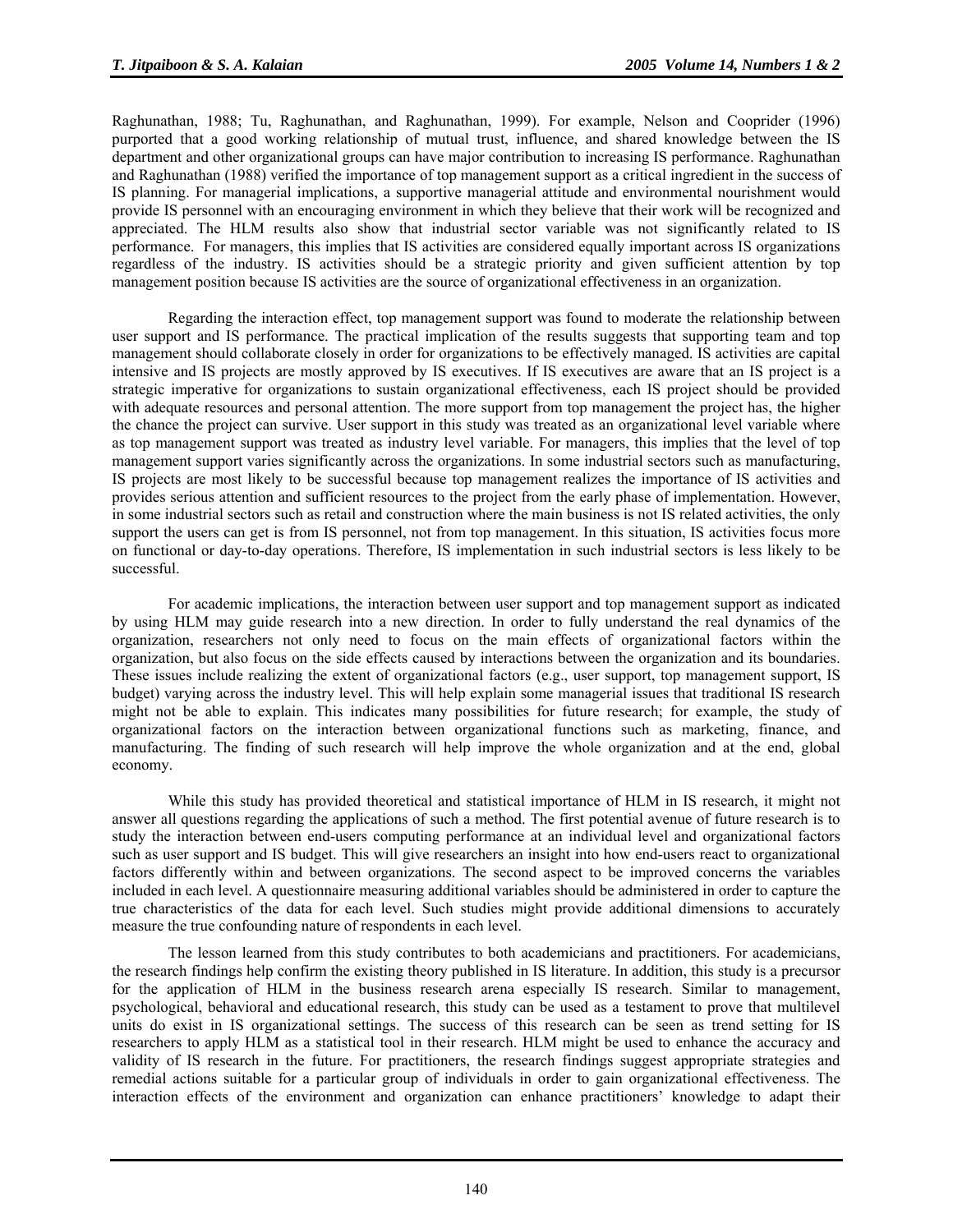strategies to fit into different situations dictated by different environments. Finally and most importantly, academicians and practitioners should improve their research designs by taking into consideration the nesting structure of the data.

# **REFERENCES**

- Aldrich, H.E. & Pfeffer, J. (1976). Environments of organizations. *Annual Review of Sociology*, 279-105.
- Beatty, C.A. (1992). Implement ting Advanced Manufacturing Technologies: Rules of the Road. *Sloan Management Review, 33(4)*, 49-60.
- Bagoozi, R.P. & Phillips, L.W. (1982). Representing and testing organizational theories: a holistic construct. *Administrative Science Quarterly, 27,* 459-489.
- Bagoozi, R.P. & Phillips, L.W. (1991). "Assessing construct validity in organizational research", *Administrative Science Quarterly, 36,* 421-458.
- Bagozzi, R.P. (1980). *A Causal Model in Marketing.* New York, Wiley.
- Boyer, K.K. & Leong, G.K. (1997). Unlocking the potential of advanced manufacturing technologies. *Journal of Operations Management, 15(4)*, 331-347.
- Bryk, A.S. & Raudenbush, S.W. (1992). *Hierarchical Linear Models*. Newbury Park, CA: Sage.
- Byrd, T. A., & Marshall, T. E. (1997). Relating information technology investment to organizational performance: a causal model analysis. *Omega International Journal of Management Science, 23(1)*, 43-56.
- Cash, J.I., McFarlan, F.W., McKenny, J.L., & Applegate, L.M. (1992). *Corporate Information Systems Management: Text and Cases.* 3rd Ed., Irwin, Homewood, Ill.
- Churchill, G.A. (1979). A paradigm for developing better measures of marketing constructs. *Journal of Marketing Research*, *16*, 64-73.
- Comstock, D. & Scott, S.W. (1977). Technology and the structure of subunits: Distinguishing individual and work group effects. *Administrative Science Quarterly, 22*, 177-202.
- Doll, W.J. & Torkzadeh, G. (1998). The development of a tool for measuring the effective use of information technology in an organizational context. *Information and Management, 33*, 171-185.
- Foster, A.J. (1978). Power strategies and techniques for obtaining top management input into MIS master plans. *SMIS Conference Proceedings.* Washington D.C. September, 57.
- Fry, L.W. & Slocum, J.W. (1984). Technology, structure, and workgroup effectiveness: A test of a contingency model. *Academy of Management Journal, 27,* 221-246.
- Goldstein, H. (1987). *Multilevel models in educational and social research*. London: Griffin.
- Hackman, J.R. (1992). Group influences on individuals in organizations. In M.D. Dunnette, and L.M. Hough (Eds), *Handbook of industrial and organizational psychology* (2<sup>nd</sup> edition, pp. 199-268), Palo Alto, CA: Consulting Psychologists Press.
- Hall, R. H., (1987). *Organization: structures, processes, and outcomes* (4<sup>th</sup> edition). Englewood Cliffs, NJ: Prentice-Hall.
- Hofmann, D. A. & Garvin, M.B. (1998). Centering decisions in hierarchical linear models: Implications for research in organizations. *Journal of Management, 24(5)*, 623-641.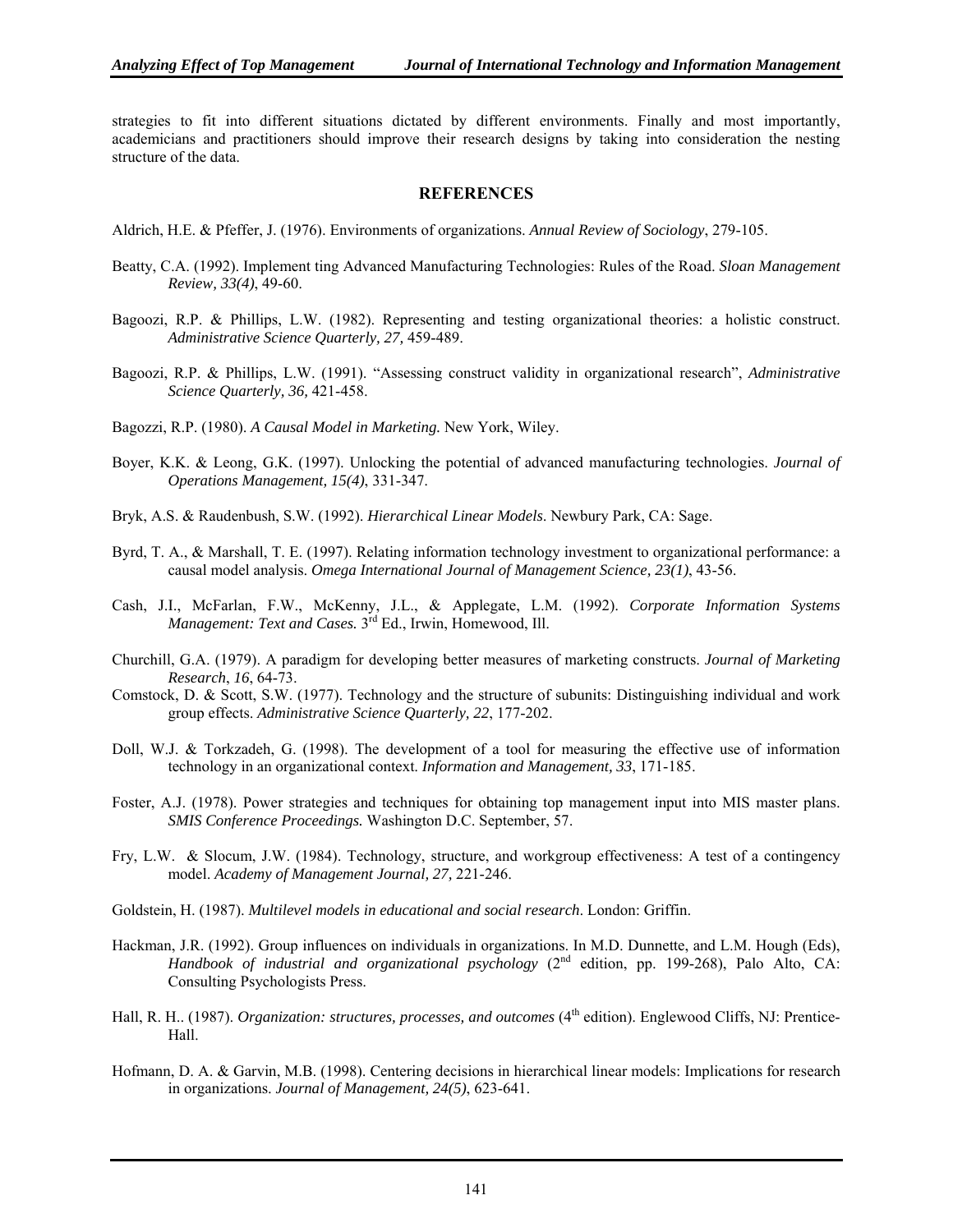- Hofmann, D. A. & Garvin, M.B. (1992). Applications of hierarchical linear models to multi-level data. *Best Paper Proceedings: Academy of Management Conference*. Las Vegas.
- Huttenlocher, J.E., Haight, W., Bryk, A.S., & Seltzer, M. (1991). Early vocabulary growth: Relation to language input and gender. *Development Psychology, 27(2)*, 236-249.
- James, L.R., James, L.A., & Ashe, D.K. (1990). The meaning of organizations: The role of cognition and values. In B. Schneider (Ed.), *Organizational climate and culture* (pp. 40-84). San Francisco: Jossey-Bass.
- Kerlinger, F.N. (1978). *Foundations of Behavioral Research.* McGraw Hill, New York.
- Kidwell, Jr., R.E., Mossholder, K.W., & Bennett, N. (1997). Cohesiveness and organizational citizenship behavior: A multilevel analysis using work groups and individuals. *Journal of Management, 23*, 6.
- King, W.R., Grover, V., & Hufnagel, E.H. (1989). Using information and information technology for competitive advantage: some empirical evidence. *Information and Management, 17(2)*, 87-93.
- Kreft, I.G.G., de Leeuw, J. & Aiken, L.S. (1995). The effect of different forms of centering in Hierarchical Linear Models. *Multilevel Behavioral Research, 30*, 1-21.
- Martocchio, J.J. (1994). The effects of absence culture on individual absence. *Human Relations, 47*, 243-262.
- McGee, J.V. & Prusak, L. (1993). "*Managing information strategically"*, John Wiley & Sons, Inc., New York.
- Nelson K.M., & Cooprider J.G. (1996). The contribution of shared knowledge to IS group performance. *MIS Quarterly, 20(4)*, 409-432.
- Nye, B., Hedges, L.V., & Konstantopoulos, S. (2000). The effects of small classes on academic achievement: The results of the Tennessee class size experiment. *American Educational Research Journal, 37(1)*, 123-151.
- Nunnally, J.C. (1978). *Psychometric Theory*. McGraw Hill, New York.
- Pervin, L.A. (1989). Persons, situations, interactions: The history of a controversy and a discussion of theoretical models. *Academy of Management Review, 14*, 350-360.
- Pfeffer, J. & Salancik, G. (1978). *The external control of organizations: A resource dependence perspective*. New York: Harper and Row.
- Porter, M.E. & Miller V.E. (1985). How information gives you competitive advantage. *Harvard Business Review, 63(4)*, 149-160.
- Raudenbush, S.W., Bryk, A.S., Cheong, Y.F., & Congdon, R. T., Jr. (2000). *HLM5: Hierarchical linear and nonlinear modeling*. Lincolnwood, IL: Scientific Software International.
- Raudenbush, S.W. & Bryk, A.S. (2002). *Hierarchical linear modeling: Applications and Data Analysis Methods 2nd Edition,* Sage Publications, New Delhi, London: International Educational and Professional Publisher.
- Raudenbush, S., Cheong, Y., & Fotiu, R. (1999). Synthesizing results from the Trial State Assessment. *Journal of Educational and Behavioral Statistics, 24(4).*
- Raghunathan, B. & T.S. Raghunathan. (1988). Impact of top management support on IS planning. *The journal of information system, 2(2),* 15-23.
- Raghunathan, B. & T.S. Raghunathan. (1990). Planning implications of the information systems strategic grid: an empirical investigation. *Decision Sciences, 21(2)*, 287-300.